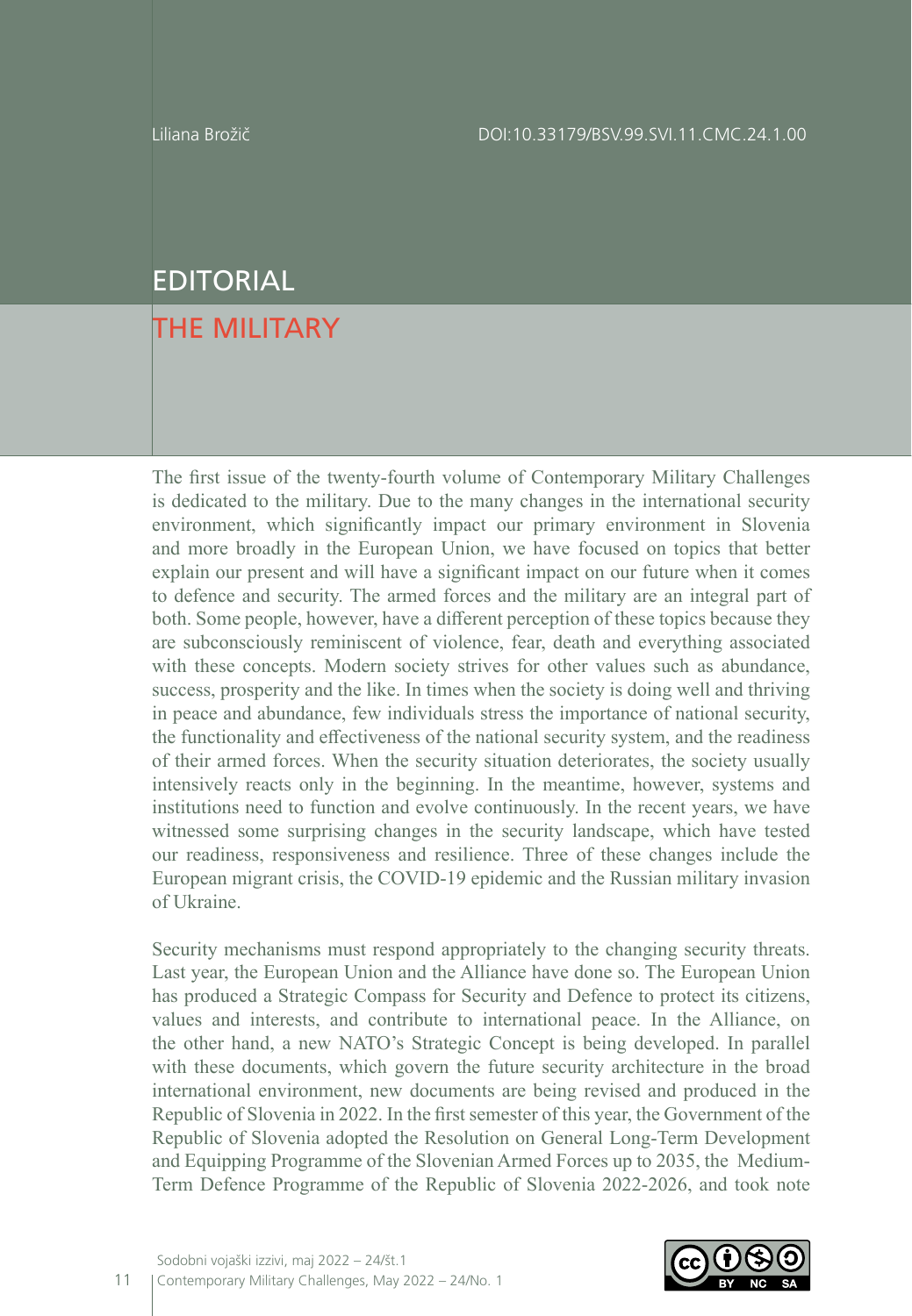of the Military Strategy of the Republic of Slovenia. These documents will have a significant impact on Slovenia's security and defence over the next few years, but especially on the Slovenian Armed Forces, which represents the military instrument of national power. The latter contributes not only to national defence, but with its troops, equipment and capabilities also represents Slovenia's contribution to common security in the Alliance and the European Union.

The documents adopted by the Government of the Republic of Slovenia are written to be implemented. A decade of promises about how much we will spend on defence in general and on the security, training and equipment of members of the Slovenian Armed Forces is, hopefully, over. The changed security environment in the immediate vicinity of the European Union and the Alliance suggests that security will have to be taken more seriously in both theoretical and practical terms. Fortunately, the military is the ultimate instrument of national power to counter a number of security threats. There are, however, also other instruments of national power that can play an important role in deterring threats, but even the most extreme of all measures must be effective and of good quality. The Military Strategy of the Republic of Slovenia will certainly contribute to this in the future. The document was drafted after a considerable reflection in all structures of the Slovenian Armed Forces and has made a significant contribution to the development of military strategic thought. Several articles relating to this document have been written throughout last year. This issue of Contemporary Military Challenges on the military brings some new ones, and, apparently, there will be many more in the future.

*Centre of gravity: from theoretical baseline to the practical application of the concept*  is the title of the article by **Miha Šlebir** who argues that the concept of centre of gravity is one of the fundamental pillars of contemporary military science. The longstanding practice in the field of planning and conduct of military operations, however, also brings certain dilemmas. The author presents the theories of this concept, its strengths and weaknesses, and tests them with the example of the first phase of the Russian invasion of Ukraine.

In the article *Analysis of the process of drafting the military strategy of the Republic of Slovenia,* **Bensad Šiniković** builds on Procházko's twelve principles. There are several different models on military strategy formulation processes. In the Republic of Slovenia, we already have experience with the drafting of the National Security Strategy of the Republic of Slovenia of 2019. We know some of the models only from a theoretical point of view, while others we have already tested in practice, also in the case of the draft Military Strategy of the Republic of Slovenia.

The actual role of the Commander-in-Chief of the Defence Forces, and the who and the how of commanding the Slovenian Armed Forces in the legal terms is examined by **Uroš Krek** in his article *President of the republic of Slovenia as commander-inchief of the defence forces.* His role is very clearly defined by the Constitution of the Republic of Slovenia, whereas its connection with the Defence Act is perhaps a